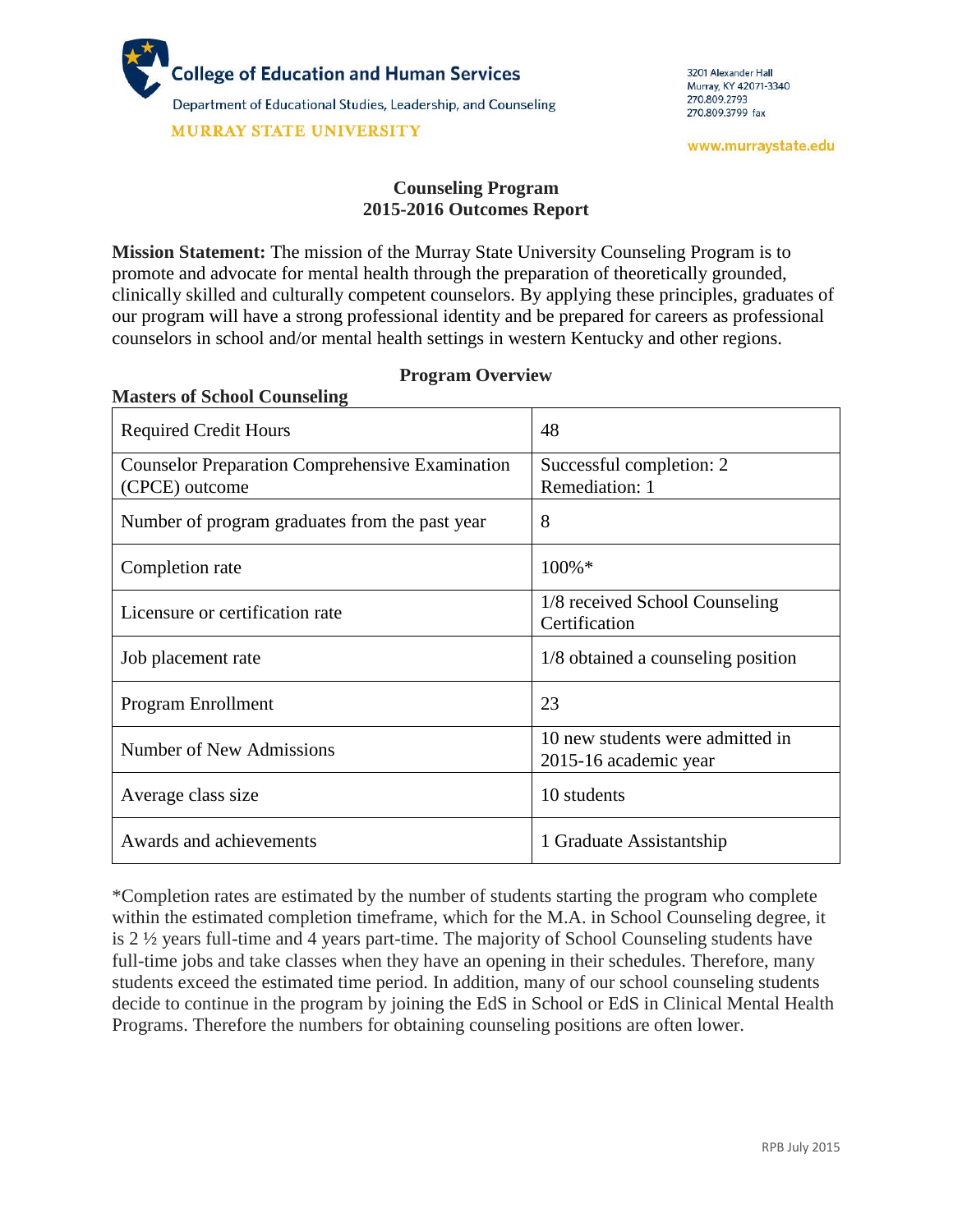# **Clinical Mental Health Counseling**

| <b>Required Credit Hours</b>                                             | 60                                                                                |
|--------------------------------------------------------------------------|-----------------------------------------------------------------------------------|
| <b>Counselor Preparation Comprehensive Examination</b><br>(CPCE) outcome | Successful completion: 4<br>Remediation: 2                                        |
| Number of program graduates from the past year                           | $\overline{4}$                                                                    |
| Completion rate                                                          | 50%                                                                               |
| Licensure or certification rate                                          | 3/4 received LPCA status; graduate<br>not required to take NCE for LPCA<br>status |
| Job placement rate                                                       | 3/4 obtained a counseling position in<br>clinical mental health; 75%              |
| Program Enrollment                                                       | 19                                                                                |
| Number of New Admissions                                                 | 9 new students were admitted in 2015-<br>16 academic year                         |
| Average class size                                                       | 10 students                                                                       |
| Awards and achievements                                                  | 1 KCA summer scholarship recipient                                                |

## **University Overview**

## **University Basics**

| <b>Location</b> | Murray, KY                                |
|-----------------|-------------------------------------------|
| <b>Founded</b>  | 1922                                      |
| <b>Type</b>     | 4-year, state-supported public university |
| <b>Colors</b>   | Navy blue and gold (white accent)         |
| <b>Nickname</b> | Racers                                    |

## **University Demographics**

Student Body and Faculty:

- Enrollment: **Total:** 10,998; **Undergraduate:** 9,268; **Graduate:** 1,730
- The campus is **59% female** and **41% male**.
- **African-American** students comprise 7% of the student body.
- Fall 2014 full-time freshman **returning** for the fall 2013 semester: 72%
- Our student body represents **43 states** and **59 foreign countries**.
- Eighty-one percent (77%) of full-time instructional faculty have **earned the highest degree** in their fields.